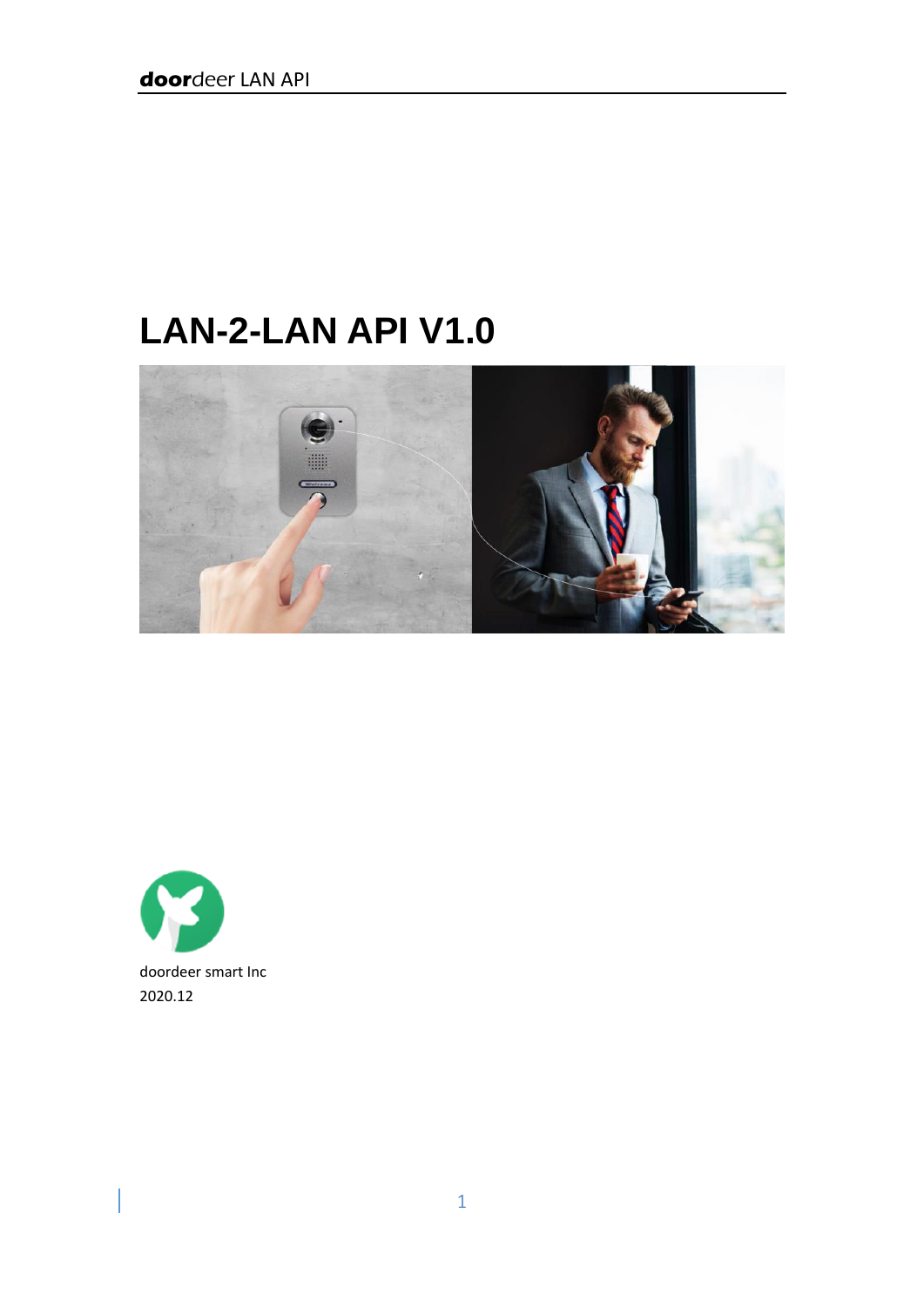### **OVERVIEW**

Thanks choosing doordeer as your reliable access control system.

This document specifies the external API for doordeer doorbell and video intercom products. The API provides ability for IP communication with doordeer devices via LAN, handled by the built-in servers in doordeer products.

# **COPYRIGHT**

This document is copyright protected of doordeer. We provide it to access the devices which subscribed doordeer cloud service.

### **GENERAL INFORMATION**

### **PRIVACY STATEMENT**

Since this API is used in LAN, device privacy may be abused in LAN. Please ensure the access security of LAN

### **DEVICES IN LAN (Local Area Network)**

Before using API, you need know the device's LAN IP address in advance. To obtain the IP address, you can: Doordeer app – devices list page – configurations – device status It will show the LAN IP address at the top of this page.

PROTOCAL & PORT & encrypt key [http://IP:3800/](http://ip:3800/) Encrypt key: [Email us to get the key please]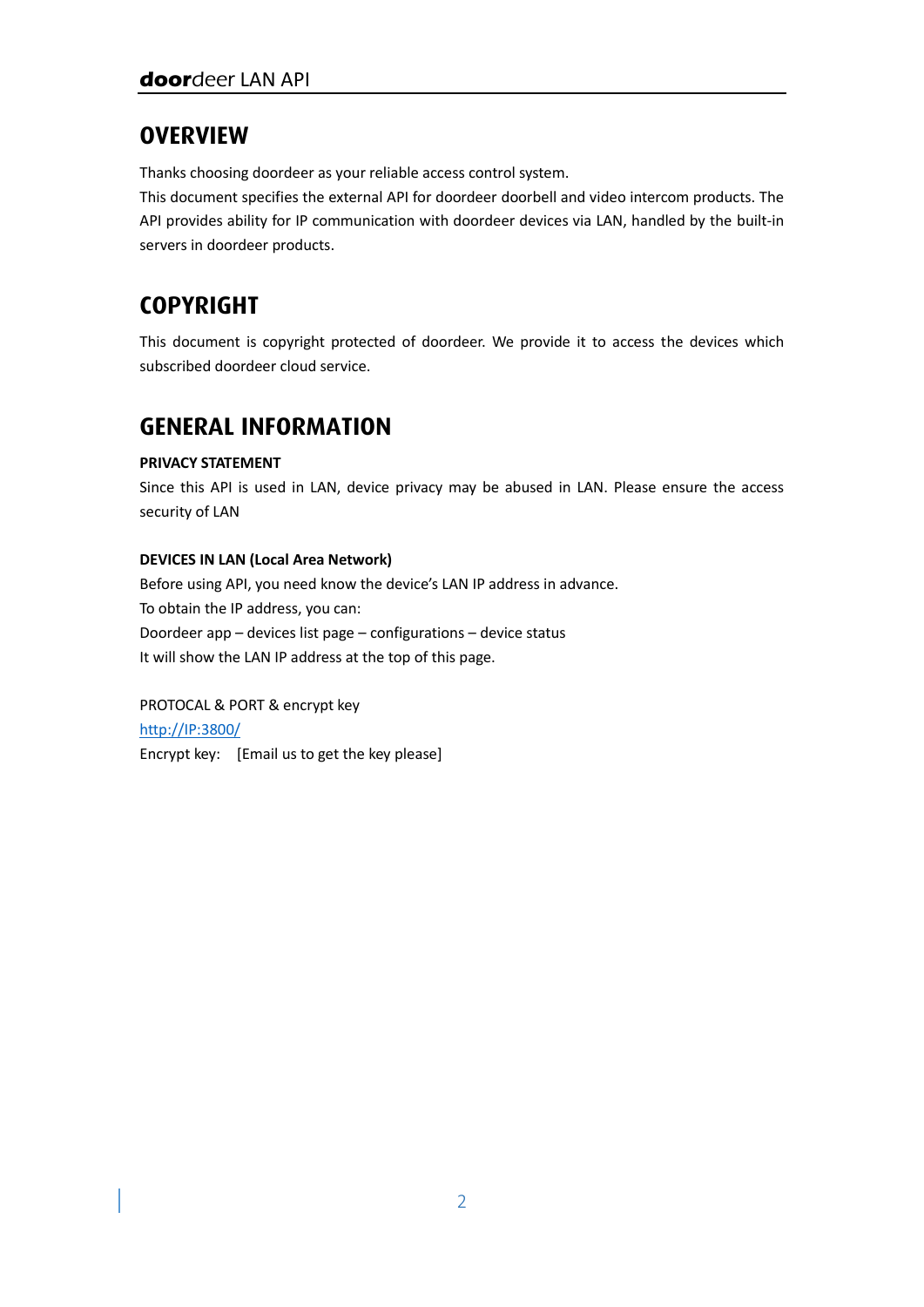### **LOGIN DEVICE**

To login the device, post the username and password to validate and return the token if passed.

| URL                                          | http://DeviceIP:3800/login |  |
|----------------------------------------------|----------------------------|--|
| Content-Type                                 | Application/json           |  |
| Method                                       | Post                       |  |
| Json                                         | {"jsondata":"stringdata"}  |  |
| {"function":"login","user":"","password":""} |                            |  |

| Parameter | Value         | description                |
|-----------|---------------|----------------------------|
| user      | $\le$ String> | the default value is admin |
| Password  | $\le$ String> | the default value is admin |

#### EXAMPLE REQUEST

http://192.168.1.9:3800/login

#### RETURN

{"rescode":"200","token":"tokendata"}

TIPs:

- Stringdata is the json string {"function":"login","user":"","password":""} encrypted by rc4 first then base64.
- tokendata's duration is 10 mintues. It is the passport for further communication between webpage and doordeer device.

For Example:

\$JsonString = '{"function":"login","user":"","password":""}'; \$rc4edString = rc4(\$key,\$jsonstring); //You can get the key from doordeer vendor \$base64edString = base64\_encode(\$rc4edString);

The **\$base64edString** is stringdata in json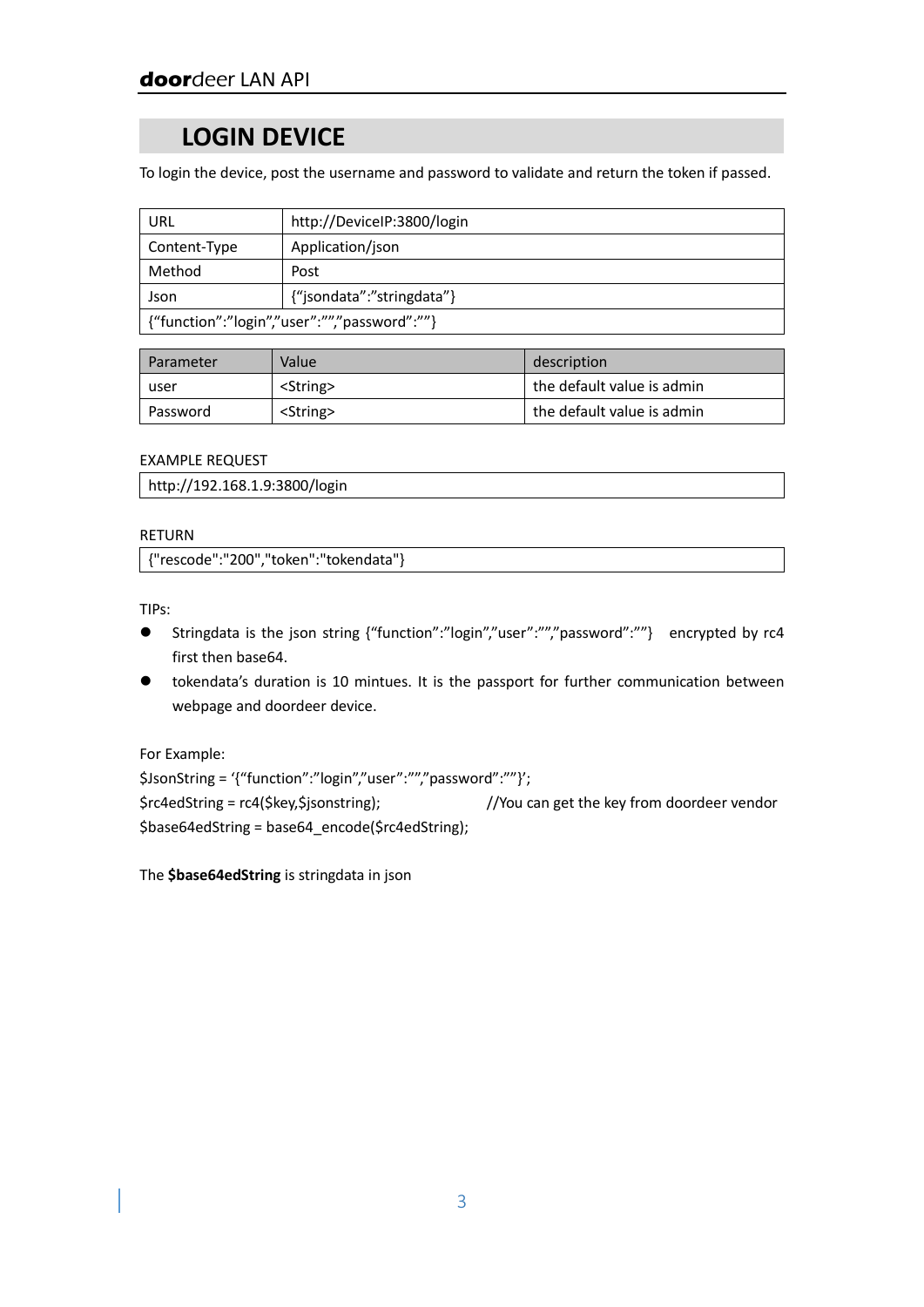## **CHANGE PASSWORD**

You can change your login password after logined.

| URL                                                    | http://deviceip:3800/setting?token= <tokendata></tokendata> |  |
|--------------------------------------------------------|-------------------------------------------------------------|--|
| Content-Type                                           | Application/json                                            |  |
| Method                                                 | Post                                                        |  |
| Json Data                                              | {"jsondata":"stringdata"}                                   |  |
| {"function":"setuserpassword","user":"","password":""} |                                                             |  |

| Parameter | Value         | description              |
|-----------|---------------|--------------------------|
| user      | $\le$ String> | Username or new username |
| password  | $\le$ String> | New password             |

#### EXAMPLE REQUEST

http://192.168.1.9:3800/ setting?token=wervsfdrqwr857dfe

#### RETURN

{"rescode":"200"}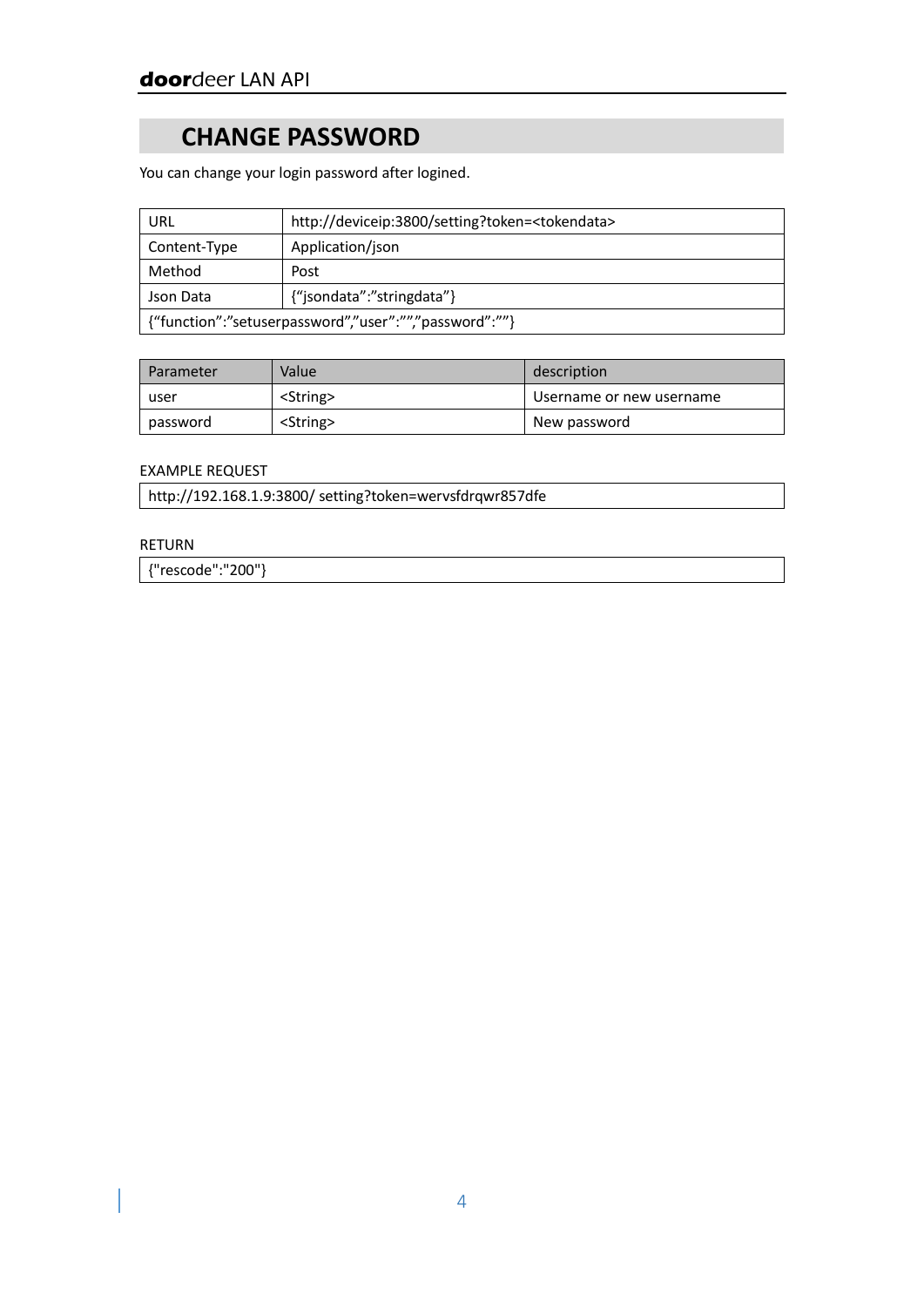### **UNLOCK**

During the token's effective period, you can unlock the door via the following URL

| URL          | http://deviceip:3800/openlock?token= <tokendata></tokendata> |  |
|--------------|--------------------------------------------------------------|--|
| Content-Type | Application/json                                             |  |
| Method       | Post                                                         |  |

### EXAMPLE REQUEST

http://192.168.1.9:3800/openlock?token=wervsfdrqwr857dfe

RETURN

{"rescode":"200"}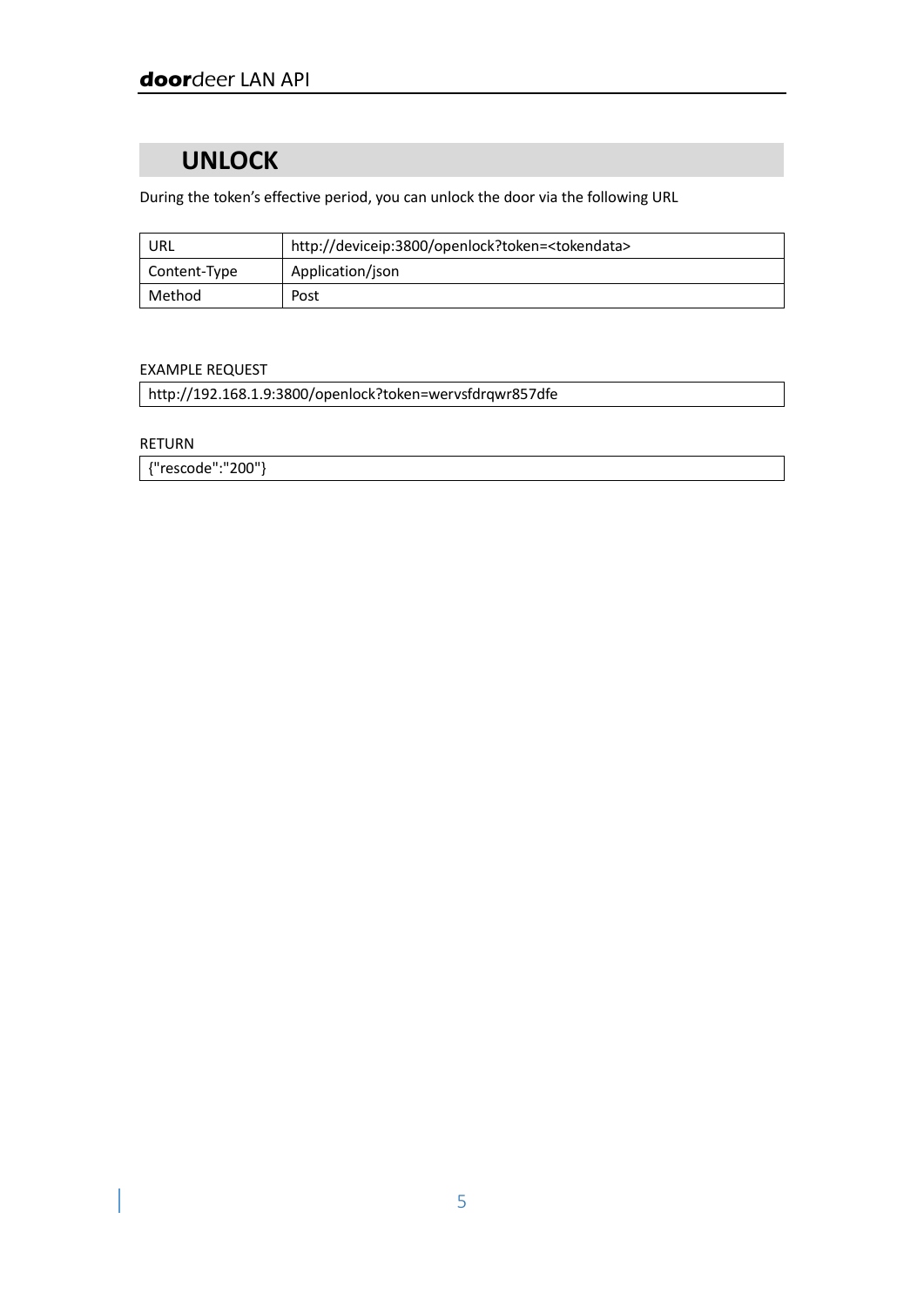# **LIVE IMAGE REQUEST**

Within the token's validity period, you can unlock the door via the following URL

| URL          | http://deviceip:3800/getpic?token= <tokendata></tokendata> |  |
|--------------|------------------------------------------------------------|--|
| Content-Type | image/jpeg                                                 |  |
| Method       | Post                                                       |  |

#### EXAMPLE REQUEST

| http://192.168.1.9:3800/getpic?token=wervsfdrqwr857dfe |  |
|--------------------------------------------------------|--|
|                                                        |  |

RETURN

HTTP/1.0 200 OK\r\n Content-Type: image/jpeg\r\n Content-Length: \r\n \r\n <JPEG image data> \r\n